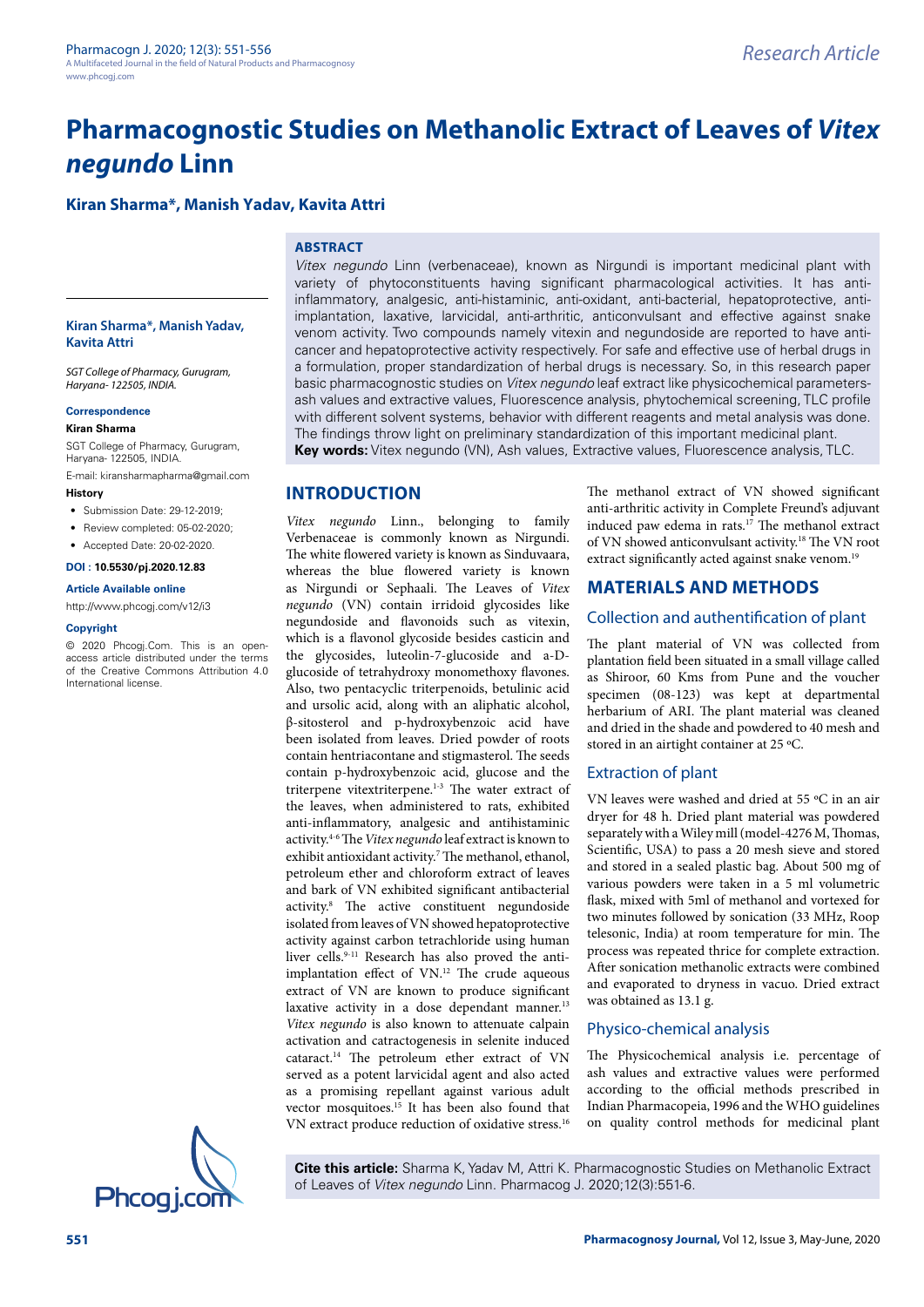materials.20,21 Fluorescence analysis was carried out according to the method of Chase and Pratt (1949) and Kokoski, *et al.* (1958).<sup>22,23</sup> Preliminary phytochemical screening was carried out using standard procedures described by Kokate (1986) and Harborne (1998).<sup>24,25</sup> For performing the TLC, leaves were extracted with various solvents in the order of increasing polarities such as carbon tetrachloride, benzene, petroleum ether, ethyl acetate, chloroform, acetone, methanol, ethanol and water so as to obtain all the non-polar, semi-polar and polar constituents that are soluble in these solvents. So, all these extracts of VN leaves were used for estimation by TLC method, so that we can have an idea about the polarity and number of constituents present in these extracts.

## **RESULTS AND DISCUSSIONS**

#### Physicochemical studies

VN was analyzed for moisture content, total ash, water insoluble ash, acid insoluble ash which gives an idea about amount of organic and inorganic constituents present in the samples. Also foaming index, swelling index, loss on drying, pH and electrical conductivity studies were also performed. These studies give an overview of amount of saponins, moisture content, nature of salt and ions present in the sample Table 1.

#### Extractive values

VN leaf extract gives different range of yield in different solvents. The highest yield was obtained in water extract and least yield was obtained in petroleum ether extract. The results are shown in Table 1.

#### Phytochemical screening

Phytochemical screening proved that VN leaf extracts has alkaloids, glycosides, flavonoids, fixed oils, carbohydrates, amino acids, terpenoids and steroids. Hence, the phytochemical screening gave an idea about the various classes of chemical compounds present in different solvents Table 2.

## TLC behavior of VN leaves

The purpose behind performing the TLC of each extract was to have an idea about the no. of components in each solvent's extract and  $\mathrm{R}_{_{\mathrm{f}}}$  values were determined. The  $\mathrm{R}_{\mathrm{f}}$  value of 0.2 confirmed the presence of marker compound as shown in Table 3 as reported by *Sharma et al.*<sup>26</sup>

## Fluoroscence behavior of VN leaf extracts

The fluorescence of VN leaf extract with different solvents were determined under visible, short and long UV light as mentioned in

#### **Table 1: Physicochemical parameters of** *V. negundo* **leaves.**

| S.No. | <b>Parameters</b>        | Leaf  |
|-------|--------------------------|-------|
| 1.    | Total Ash                | 0.934 |
| 2.    | Acid insoluble ash       | 0.857 |
| 3.    | Water soluble ash        | 0.077 |
| 4.    | Loss on drying at 110°C  | 5.60  |
| 5.    | Foaming index            | 1.4   |
| 6.    | Swelling index           | 0.1   |
| 7.    | $pH (2\% w/v)$           | 5.12  |
| 8.    | Electrical conductivity  | 2.60  |
|       | <b>Extractive values</b> |       |
| 9.    | Cyclohexane              | 0.068 |
| 10.   | Carbon tetrachloride     | 0.062 |
| 11.   | Petroleum ether          | 0.039 |
| 12.   | Chloroform               | 0.098 |
| 13.   | Acetone                  | 0.143 |
| 14.   | Ethanol                  | 0.376 |
| 15.   | Methanol                 | 0.437 |
| 16.   | Ethyl acetate            | 0.093 |
| 17.   | Water                    | 0.420 |
| 18.   | Benzene                  | 0.032 |

| Table 2: Phytochemical screening of VN leaves extract. |  |  |
|--------------------------------------------------------|--|--|
|--------------------------------------------------------|--|--|

| <b>Chemical test</b> | Pet ether extract        | <b>Alcohol extract</b> | <b>Aqueous</b><br>extract |
|----------------------|--------------------------|------------------------|---------------------------|
| <b>Alkaloids</b>     |                          |                        |                           |
| Dragendorff's        |                          | $+$                    | -                         |
| Mayer's              | -                        | $+$                    | -                         |
| Hager's              |                          | $+$                    | -                         |
| Glycosides           |                          |                        |                           |
| Fehling's            | $\overline{\phantom{0}}$ |                        | $+$                       |
| Legal                |                          |                        | $+$                       |
| Keller Killiani      |                          |                        | -                         |
| <b>Tannins</b>       |                          |                        |                           |
| Phenazone            | -                        |                        | -                         |
| Lead acetate         |                          | $+$                    | $+$                       |
| Carbohydrates        |                          |                        |                           |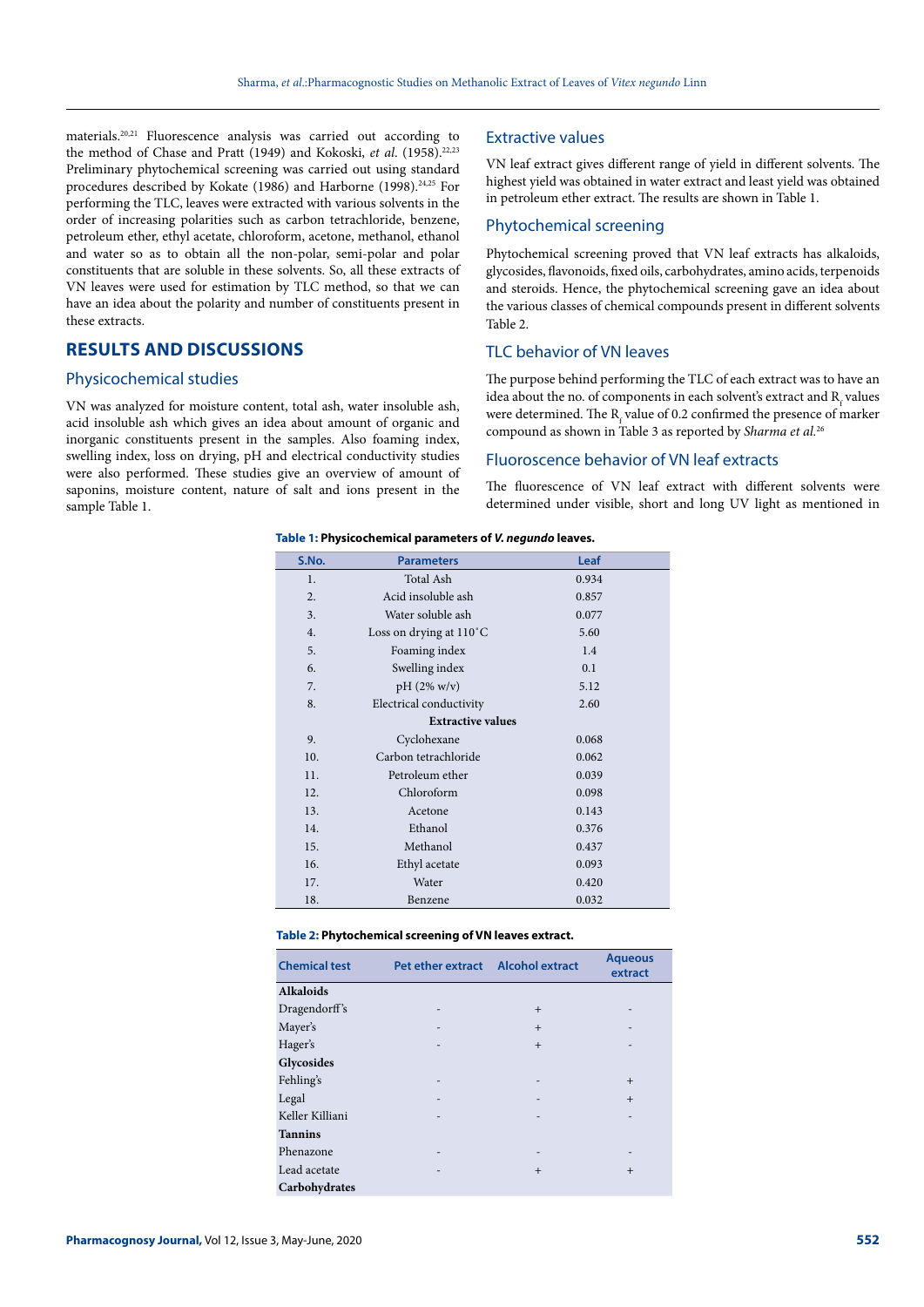| Molisch's                 |     |                 | $^{+}$    |
|---------------------------|-----|-----------------|-----------|
| Fehling's                 |     |                 | $+$       |
| Phenol                    |     |                 |           |
| Ferric chloride           |     | $+$             |           |
| Terpenoids                |     |                 |           |
| Liberman Burchard         | $+$ | $+$             |           |
| Salkowski                 | $+$ | $+$             |           |
| <b>Steroids</b>           |     |                 |           |
| Liberman                  | $+$ | $+$             |           |
| Amino acids               |     |                 |           |
| Ninhydrin                 |     | $\! + \!\!\!\!$ |           |
| Millon's                  |     | $+$             |           |
| Biuret                    |     | $+$             |           |
| <b>Gums and mucilages</b> |     |                 |           |
| Iodine                    |     |                 | $+$       |
| Water                     |     |                 | $+$       |
| Alcohol                   |     |                 | $\ddot{}$ |
| <b>Fixed oil</b>          |     |                 |           |
| Spot                      | $+$ | $+$             |           |
| <b>Essential oil</b>      |     |                 |           |
| Sudan III                 |     |                 |           |
| Tincture alkana           |     |                 |           |
| Odour                     |     |                 |           |
| Saponin                   |     |                 |           |
| Foam                      |     |                 | $^{+}$    |
| <b>Resins</b>             |     |                 |           |
| Sulphuric acid            |     |                 |           |
| 50% nitric acid           |     |                 |           |
| Water                     |     |                 |           |
| $HCl + water$             |     |                 |           |
| Bromine vapour            |     |                 |           |
| Litmus                    |     |                 |           |

+ Present, - Absent

## **Table 3: TLC behavior of different extracts from leaves of VN.**

| <b>Extracts</b> | <b>Solvent system</b>                                  | No. of spots   | <b>R</b> , values                                                  |
|-----------------|--------------------------------------------------------|----------------|--------------------------------------------------------------------|
| Cyclohexane     |                                                        | 3              | 0.97,0.96, 0.66                                                    |
| Chloroform      |                                                        | 9              | 0.13, 0.18, 0.21,<br>0.28, 0.36, 0.41,<br>0.53, 0.69, 0.93         |
| Petroleum Ether |                                                        | $\overline{4}$ | 0.15, 0.38, 0.57,<br>0.94                                          |
| Chloroform      |                                                        | $\overline{4}$ | 0.18, 0.52, 0.8, 0.91                                              |
| Acetone         | Toluene: Ethyl<br>acetate: Formic<br>acid<br>(8:2:0.2) | 8              | 0.06, 0.14, 0.22,<br>0.35, 0.46, 0.52,<br>0.86, 0.93               |
| Ethanol         |                                                        | 5              | 0.21, 0.34, 0.48,<br>0.60, 0.76                                    |
| Methanol        |                                                        | 10             | .09, 0.15, 0.21,<br>0.26, 0.33, 0.39,<br>0.44, 0.74, 0.57,<br>0.94 |
| Ethyl acetate   |                                                        | $\overline{4}$ | 0.09, 0.18, 0.55,<br>0.88                                          |
| Benzene         |                                                        | 8              | 0.06, 0.15, 0.25,<br>0.35, 0.45, 0.51,<br>0.58, 0.87               |

The  $R_f$  value 0.21 confirms the presence of marker compound.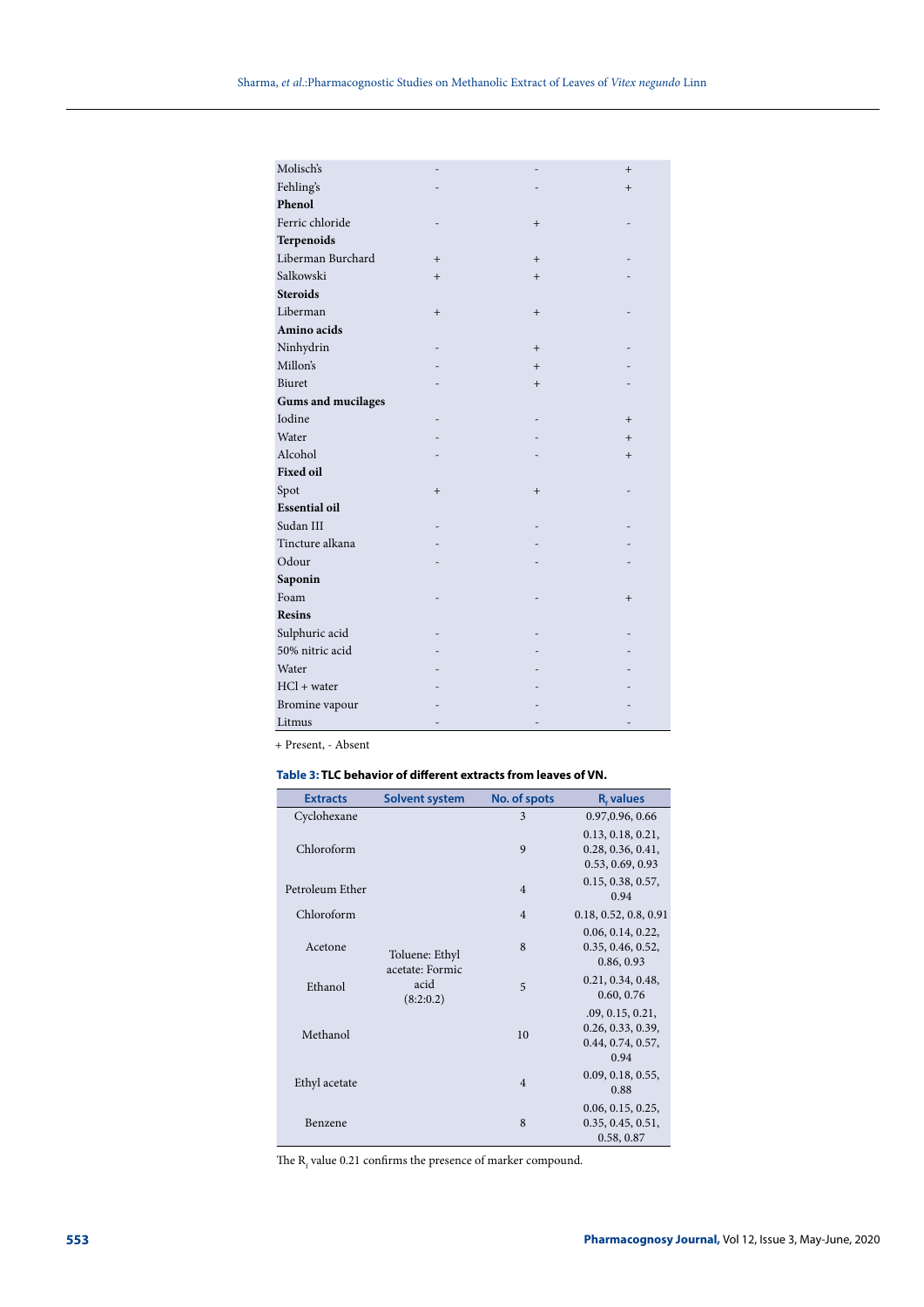Table 4. This study was performed to assess the greatest UV absorbance activity of different extracts, the extract showing the greatest intensity was thought to posses the more UV radiation absorbing capacity and which can further be used as a sunscreen protective agent in cosmetics.

#### Behavior of VN leaves with different reagents

Behavior of VN leaves powder with different reagents was evaluated to study its reaxtion and stability with that reagent. Stability studies e.g. solubility, hydrolysis and degradation were performed to interpret the amount of degradation by noticing some visual characters such as brown color showed complete degradation of the components as shown in Table 5.

#### Metal analysis

The acid insoluble ash was taken and by means of the atomic absorption spectroscopic method the metal analysis of VN leaf powder was done. The metal analysis results obtained revealed that Iron (Fe) was present in the highest amount (456) and calcium was present in the least amount (0.03). All the concentrations were expressed in ppm as shown in Table 6.

**Table 4: Fluorescence behavior of different extracts from the leaves of VN.**

| <b>S. No.</b> | <b>Extract</b>       | <b>Visible light</b>    | <b>Short UV light</b> | <b>Long UV light</b> |
|---------------|----------------------|-------------------------|-----------------------|----------------------|
| 1.            | Cyclohexane          | Greenish yellow         | Yellowish green       | Amber color          |
| 2.            | Carbon tetrachloride | Dark yellowish<br>Green | Dark purple           | Purple               |
| 3.            | Petroleum ether      | Greenish yellow         | Yellowish green       | Amber                |
| 4.            | Chloroform           | Dark herbage green      | Purple                | Purple               |
| 5.            | Acetone              | Dark herbage green      | Dark purple           | Red                  |
| 6.            | Ethanol              | Dark herbage            | Dark herbage green    | Purple               |
| 7.            | Methanol             | Dark herbage green      | Dark purple           | Purple               |
| 8.            | Ethyl acetate        | Herbage green           | Dark purple           | Red                  |
| 9.            | Water                | <b>Brown</b>            | Blood color           | Blood color          |
| 10.           | Benzene              | Dark herbage green      | Purple                | Purple               |
|               |                      |                         |                       |                      |

#### **Table 5: Behaviour of VN powder with different reagents.**

| S.No.            | <b>Chemical reagent</b> | <b>Observations</b>                                                                                             |
|------------------|-------------------------|-----------------------------------------------------------------------------------------------------------------|
| 1.               | Conc. sulphuric acid    | Particles float on surface, brown in color                                                                      |
| $\overline{2}$ . | Conc. Hydrochloric acid | Particles float on surface, on shaking particles remain suspended,<br>brown in color                            |
| 3.               | Conc. Nitric acid       | Particles float on surface, on shaking particles remain suspended, rust<br>in color, thick consistency          |
| 4.               | Acetic acid             | Particles float on surface, slowly settle, on shaking particles remains<br>suspended, brown in color            |
| 5.               | Sodium hydroxide        | Particles float on surface, slowly settle, on shaking particles remains<br>suspended, amber in color            |
| 6.               | Potassium hydroxide     | Particles float on surface, slowly settle, on shaking particles remain<br>suspended, amber in colour.           |
| 8.               | Ferric Chloride         | Particles float on surface, amber in colour, on shaking particles remain<br>suspended.                          |
| 9.               | Iodine                  | Particles float on surface, slowly settle, on shaking particles remain<br>suspended, yellowish brown in colour. |
| 10.              | Organoleptic characters | Colour: Dark green, Odour: odourless, Taste: Tasteless, Touch: soft.                                            |

#### **Table 6: Metal analysis of VN.**

| S.No. | <b>Metals</b> | Leaf |
|-------|---------------|------|
| 1.    | $N^*$         | 0.98 |
| 2.    | $P_2O_5$ *    | 0.17 |
| 3.    | $K_2O^*$      | 0.40 |
| 4.    | $Ca*$         | 0.03 |
| 5.    | $Mg^*$        | 0.51 |
| 6.    | $Zn^{**}$     | 78.0 |
| 7.    | $Cu**$        | 37.0 |
| 8.    | $Fe**$        | 456  |
| 9.    | $Mn^{**}$     | 87.0 |

\*Values are in percentage, \*\*Values are in ppm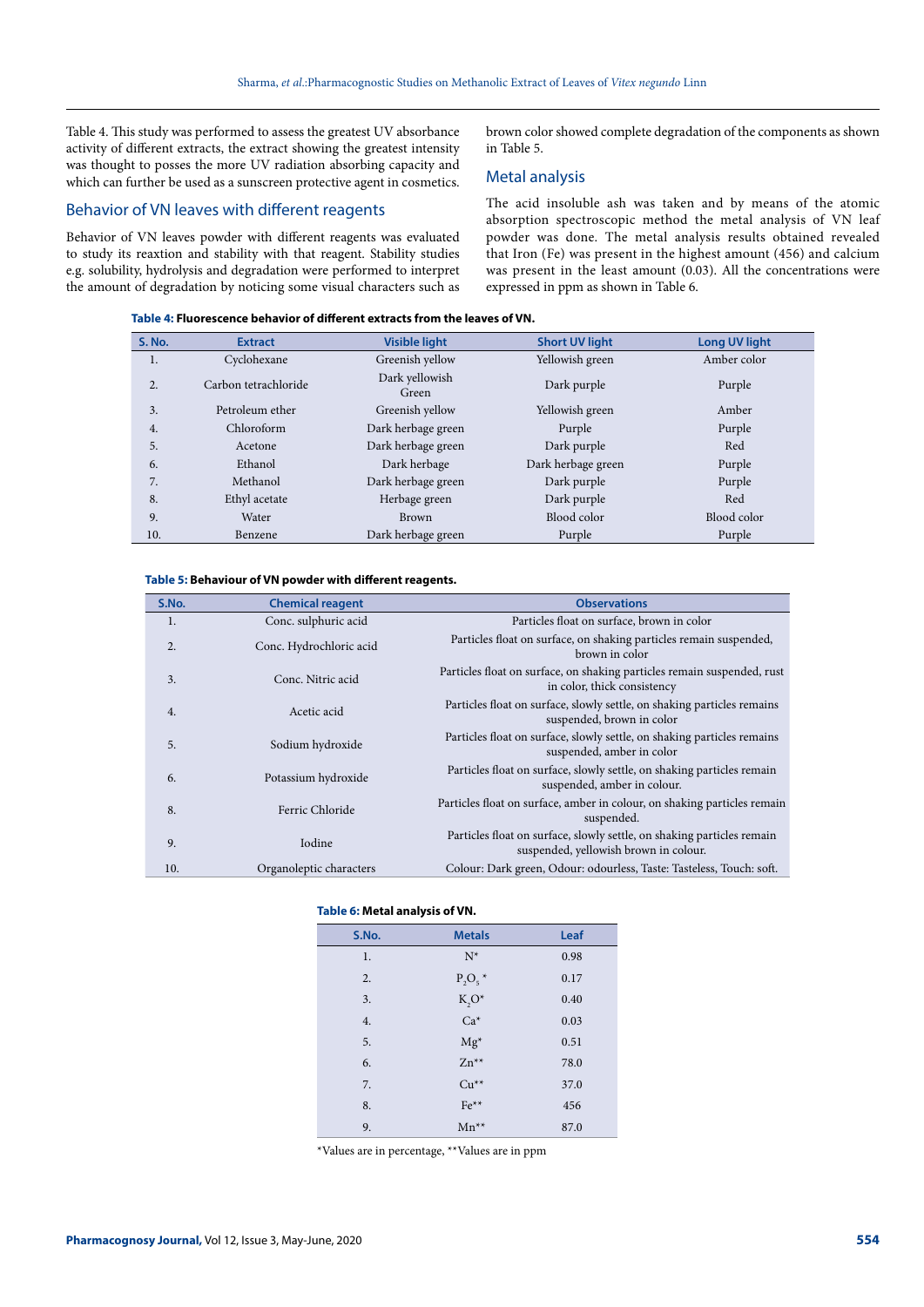## **CONCLUSION**

The result from this study will prove to be very helpful while making any formulation of VN.

## **ACKNOWLEDGEMENT**

I would like to Thank UGC and Dr. Ajay Sharma for his cooperation and providing the working facilities for the research work.

## **REFERENCES**

- 1. Gautam LN, Shreshtha SL, Wagle P, Tamrakar BM. Chemical constituents from *vitex negundo* Linn of Nepalese origin. Sci worl. 2008;6(6):27-32.
- 2. Das B, Das R. Medicinal properties and chemical constituents of *Vitex negundo* Linn. Ind Drug. 1994;31:431-5.
- 3. Singh V, Dayal R, Bartley JP. Volatile constituents of *Vitex negundo* leaves. Plant Med. 1999;65 (6):580-2.
- 4. Dharmasiri MG, Jayakody AC, Galhena G, Liyanage SSP, Ratansooriya WD. Antiinflammatory and analgesic activities of mature fresh leaves of *Vitex negundo*. J Ethnopharmacol. 2003;87(2-3):199-206.
- 5. Tandon VR, Gupta RK. *Vitex negundo* Linn. (VN) leaf extract as an adjuvant therapy to standard anti-inflammatory drugs. Ind J Med Res. 2006;124(4):447-  $50$
- 6. Tandon VR, Gupta RK. Anti-inflammatory activity and mechanism of action of *Vitex negundo* Linn. Int J Pharmacol. 2006;2(3):303-8.
- 7. Devi PR, Kumari SK, Kokilavani C. Effects of *Vitex negundo* leaf extracts on free radical scavengers in complete freund's adjuvant induced arthritic rats. Ind J Clinical biochem. 2007;22(1):143-7.
- 8. Panda SK, Thatoi HN, Dutta SK. Antibacterial activity and phytochemical screening of leaf and bark extracts of *Vitex negundo* Linn. from similipal biosphere reserve, Orissa. J Med Plant Res. 2009;3(4):294-300.
- 9. US patent- 7259148. Hepatoprotective activity of 2'- p-hydroxybenzoyl mussaenosidic acid.
- 10. Sheikh AT, Kaiser PJ, Gupta BD, Gupta VK, Johri RK. Negundoside, an irridoid glycoside from the leaves of *vitex negundo*, protects human liver cells against calcium mediated toxicity induced by carbon tetrachloride. World J Gastroenterol. 2008;14(23):3693-709.
- 11. Raj PV, Chandresekhar HR, Vijayan P, Dhanraj SA, Raol CA, Raol JV *et. al*. *In vitro* and *in-vivo* hepatoprotective effect of *Vitex negundo* leaves. Pharmacologyonline. 2008;3:281-29.
- 12. Banerjee A, Vaghasiya R, Shrivastava N, Padh H, Nivsarkar M. Endometrial membrane response in *Mus musculus* during implantation by *Vitex negundo Linn*. Anim Rep. 2007;4(1):46-50.
- 13. Adnaik RS, Pai PT, Mule SN, Naikwade NS, Magdum CS. Laxative activity of *Vitex negundo* Linn leaves. Asian J Exp Sci. 2008;22(1):159-60.
- 14. Rooban BN, Lija Y, Biju PG, Sasikala V, Sahasranamam V, Abrahm V. *Vitex negundo* attenuates calpain activation and catractogenesis in selenite models. Exp Eye Res.
- 15. Karunamoorthi K, Ramanujam S, Rathinasamy R. Evaluation of leaf extracts of *Vitex negundo* L. against larvae of *Culex tritaaeniorhynchus* and repellant activity on adult vector mosquitoes. Parasitol Res. 2008;103(3):545-50.
- 16. Patel JP, Hemavathi KG, Bhatt JD. Effect of *Vitex negundo* on oxidative stress. Ind J Pharmacol. 2005;37(1):37-45.
- 17. Tamhankar CP, Saraf MN. Anti-arthritic activity of *Vitex negundo* Linn. Ind J Pharmaceutic Sci. 1994;56(1):158-9.
- 18. Gupta M, Mazumdar CK, Bhaval K. CNS activity of *Vitex negundo* Linn in mice. Ind J Exp Biol. 1999;37(2):143-6.
- 19. Alam MI, Gomes A. Snake venom neutralization by Indian medicinal plants (*Vitex negundo* and *Embllica officinalis* ) root extracts*.* J Ethopharmacol. 2003;86(1):75-80.
- 20. Akerele A: WHO guidelines for assessment of herbal medicines. Fitoterapia. 1992;62:99.
- 21. Indian herbal pharmacopeia, I and II, RRL, Jammu Tawi and IDMA, Mumbai, India, 1998.
- 22. Chase CR. Fluoroscence of powdered vegetable drugs vegetable drugs with particular reference to development of a system of identification. J Am Pharmacol Assoc.1949;38:32.
- 23. Kokoski CJ, Kokoski RJ, Slama FJ. Fluoroscence of powdered vegetable drugs under ultraviolet radiation. J Am Pharmacol Assoc.1958;47:715.
- 24. Kokate CK. Practical Pharmacognosy, 13<sup>th</sup> edition. Nirali Prakashan, Pune, 2003;197.
- 25. Harborne JB. Methods of extraction and isolation. London: Chapman and Hall. 1998;60-6.
- 26. Sharma K, Bhatia S, Sharma A, Shinde V, Mahadik KR. Antioxidant activity of methanol extracts of *Vitex negundo* Linn. Pharmacologyonline. 2010;2:975-86.

# **GRAPHICAL ABSTRACT**



- 
- **C- Pharmacognos�cal studies on the extracts.**